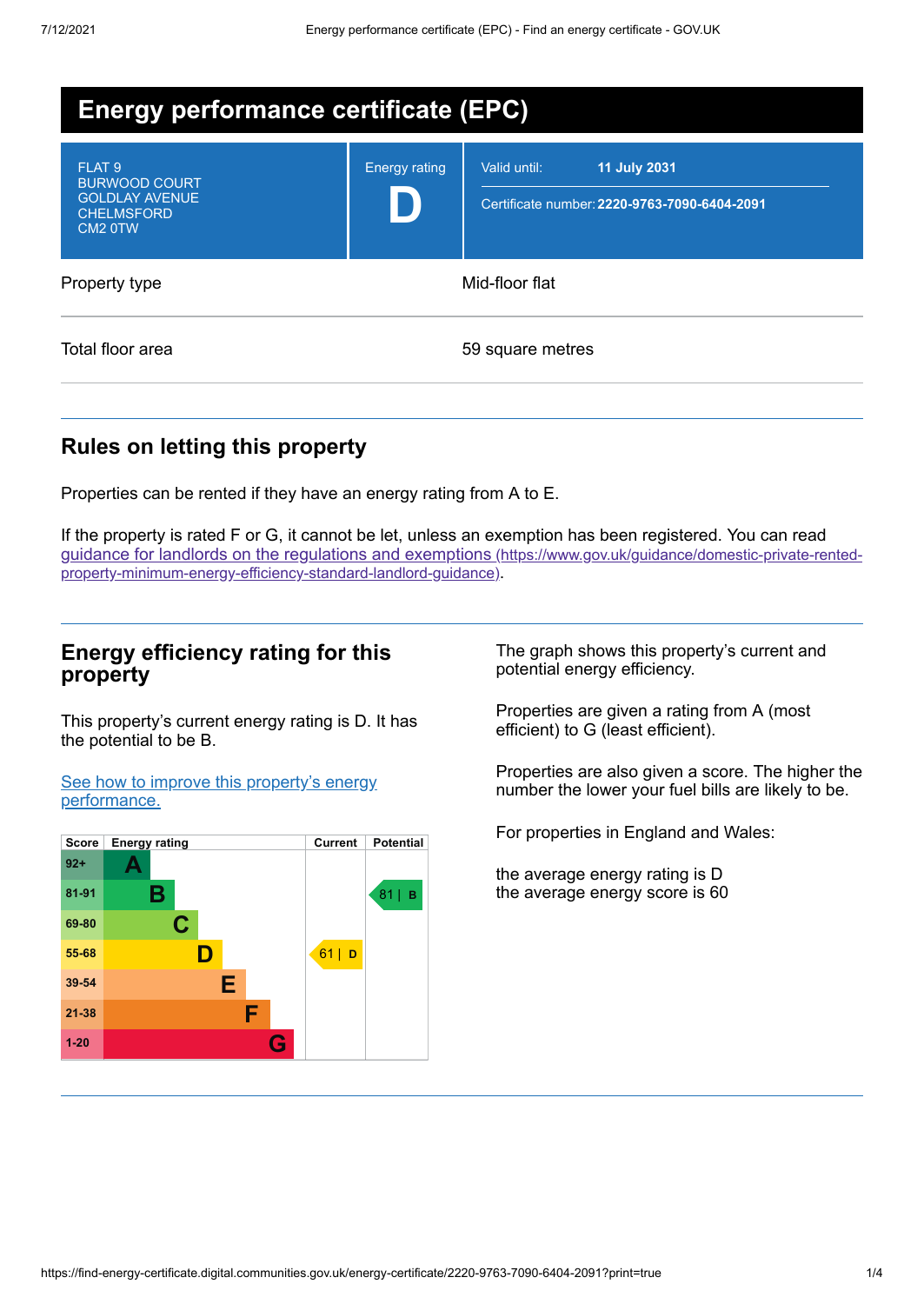# **Breakdown of property's energy performance**

This section shows the energy performance for features of this property. The assessment does not consider the condition of a feature and how well it is working.

Each feature is assessed as one of the following:

- very good (most efficient)
- good
- average
- poor
- very poor (least efficient)

When the description says "assumed", it means that the feature could not be inspected and an assumption has been made based on the property's age and type.

| <b>Feature</b>       | <b>Description</b>                             | Rating    |
|----------------------|------------------------------------------------|-----------|
| Wall                 | Cavity wall, as built, no insulation (assumed) | Poor      |
| Window               | Fully double glazed                            | Good      |
| Main heating         | Room heaters, electric                         | Very poor |
| Main heating control | Programmer and appliance thermostats           | Good      |
| Hot water            | Electric immersion, off-peak                   | Poor      |
| Lighting             | Low energy lighting in 50% of fixed outlets    | Good      |
| Roof                 | (another dwelling above)                       | N/A       |
| Floor                | (another dwelling below)                       | N/A       |
| Secondary heating    | Room heaters, electric                         | N/A       |

## **Primary energy use**

The primary energy use for this property per year is 313 kilowatt hours per square metre (kWh/m2).

### **Additional information**

Additional information about this property:

Cavity fill is recommended

#### **Environmental impact of this property** One of the biggest contributors to climate change is carbon dioxide (CO2). The energy used for heating, lighting and power in our homes produces over a quarter of the UK's CO2 emissions. An average household produces 6 tonnes of CO2 This property produces 3.1 tonnes of CO2 This property's potential production 2.3 tonnes of CO2 By making the [recommended](#page-2-0) changes, you could reduce this property's CO2 emissions by 0.8 tonnes per year. This will help to protect the environment. Environmental impact ratings are based on assumptions about average occupancy and energy use. They may not reflect how energy is consumed by the people living at the property.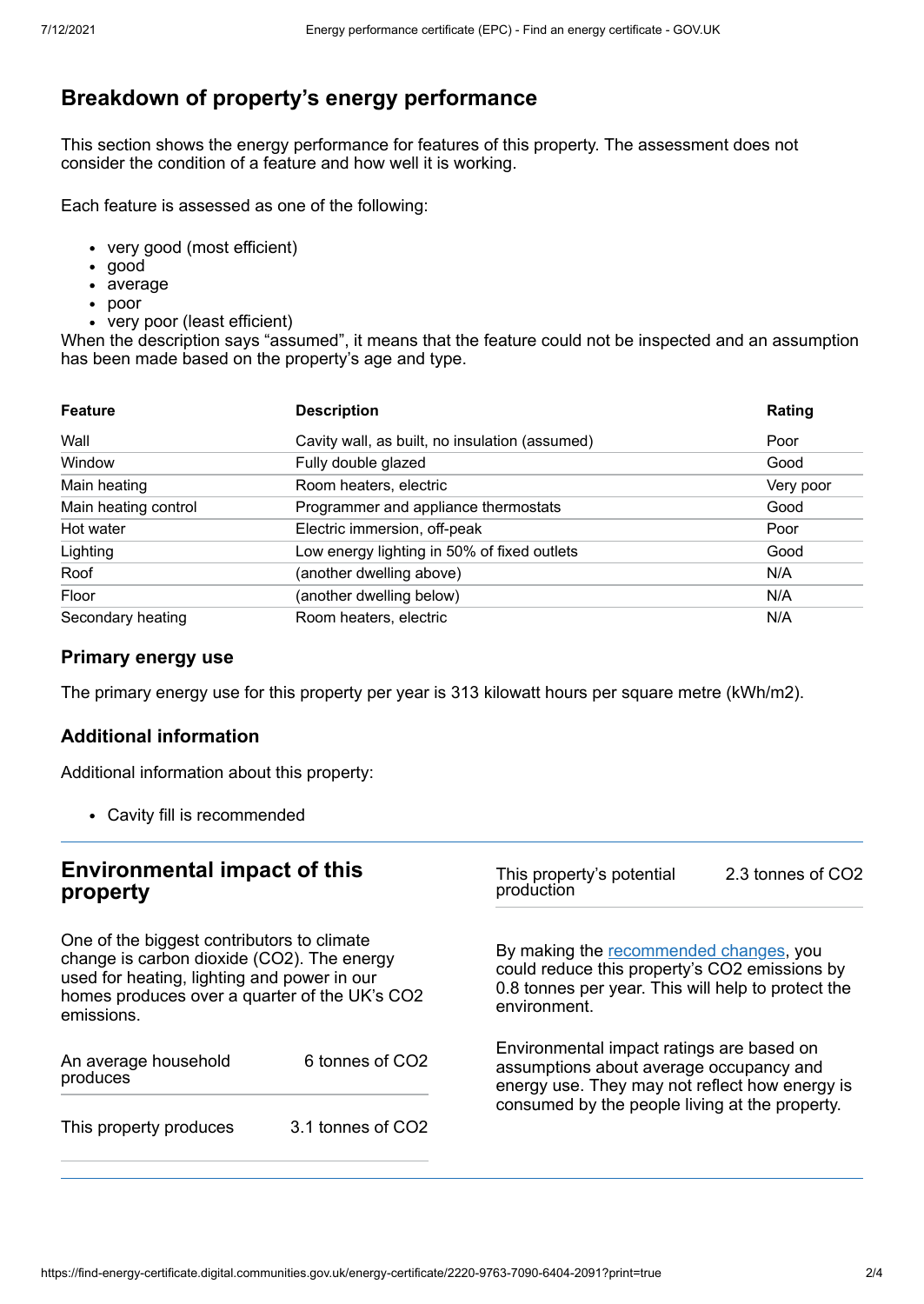# <span id="page-2-0"></span>**How to improve this property's energy performance**

Making any of the recommended changes will improve this property's energy efficiency.

If you make all of the recommended changes, this will improve the property's energy rating and score from D (61) to B (81).

| Recommendation                         | <b>Typical installation cost</b> | <b>Typical yearly saving</b> |
|----------------------------------------|----------------------------------|------------------------------|
| 1. Cavity wall insulation              | £500 - £1,500                    | £241                         |
| 2. Low energy lighting                 | £20                              | £16                          |
| 3. High heat retention storage heaters | £1,200 - £1,800                  | £169                         |

## **Paying for energy improvements**

Find energy grants and ways to save energy in your home. [\(https://www.gov.uk/improve-energy-efficiency\)](https://www.gov.uk/improve-energy-efficiency)

| <b>Estimated energy use and</b><br>potential savings                                                                                                                                                              |      | Heating a property usually makes up the<br>majority of energy costs.                  |                                                                                                                                                        |
|-------------------------------------------------------------------------------------------------------------------------------------------------------------------------------------------------------------------|------|---------------------------------------------------------------------------------------|--------------------------------------------------------------------------------------------------------------------------------------------------------|
| Estimated yearly energy<br>cost for this property                                                                                                                                                                 | £874 | Estimated energy used to heat this property<br>Space heating<br>3646 kWh per year     |                                                                                                                                                        |
| Potential saving                                                                                                                                                                                                  | £427 |                                                                                       |                                                                                                                                                        |
|                                                                                                                                                                                                                   |      | Water heating                                                                         | 1926 kWh per year                                                                                                                                      |
| The estimated cost shows how much the<br>average household would spend in this property<br>for heating, lighting and hot water. It is not based<br>on how energy is used by the people living at the<br>property. |      | Potential energy savings by installing<br>insulation                                  |                                                                                                                                                        |
|                                                                                                                                                                                                                   |      | <b>Type of insulation</b>                                                             | Amount of energy saved                                                                                                                                 |
| The estimated saving is based on making all of<br>the recommendations in how to improve this                                                                                                                      |      | <b>Cavity wall insulation</b>                                                         | 1581 kWh per year                                                                                                                                      |
| property's energy performance.<br>For advice on how to reduce your energy bills                                                                                                                                   |      |                                                                                       | You might be able to receive Renewable Heat<br>Incentive payments (https://www.gov.uk/domestic-<br>renewable-heat-incentive). This will help to reduce |
| visit Simple Energy Advice<br>(https://www.simpleenergyadvice.org.uk/).                                                                                                                                           |      | carbon emissions by replacing your existing<br>heating system with one that generates | renewable heat. The estimated energy required                                                                                                          |
| Heating use in this property                                                                                                                                                                                      |      | for space and water heating will form the basis<br>of the payments.                   |                                                                                                                                                        |